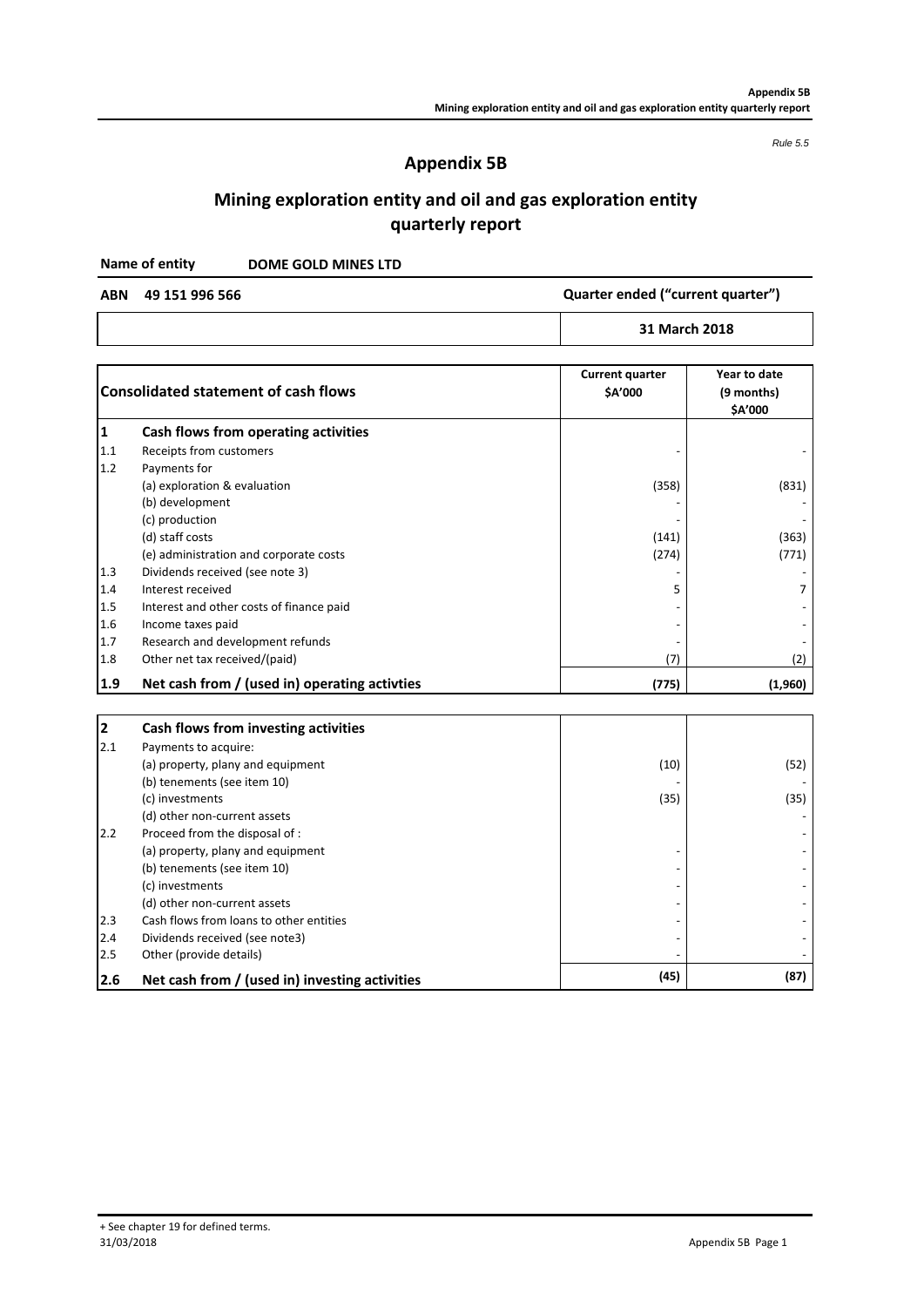### **Appendix 5B**

**Mining exploration entity and oil and gas exploration entity quarterly report**

|      | <b>Consolidated statement of cash flows</b>                                | <b>Current quarter</b><br>\$A'000 | Year to date<br>(9 months)<br><b>SA'000</b> |  |
|------|----------------------------------------------------------------------------|-----------------------------------|---------------------------------------------|--|
| 13   | Cash flows from financing activities                                       |                                   |                                             |  |
| 3.1  | Proceeds from issues of shares                                             | 988                               | 3,421                                       |  |
| 3.2  | Proceeds from issues of convertible notes                                  |                                   |                                             |  |
| 3.3  | Proceeds from exercise of share options                                    |                                   |                                             |  |
| 3.4  | Transaction costs related to issue of shares, convertible notes or options |                                   |                                             |  |
| 3.5  | Proceeds from borrowings                                                   |                                   |                                             |  |
| 3.6  | Repayment of borrowings                                                    | (133)                             | (573)                                       |  |
| 3.7  | Transaction costs related to loans and borrowings                          |                                   |                                             |  |
| 3.8  | Dividends paid                                                             |                                   |                                             |  |
| 3.9  | Other - issue expenses paid                                                | (127)                             | (452)                                       |  |
| 3.10 | Net cash from / (used in) financing activities                             | 728                               | 2,396                                       |  |

| 14         | Net increase/ (decrease) in cash and cash equivalents for the   |       |         |
|------------|-----------------------------------------------------------------|-------|---------|
|            | period                                                          |       |         |
| 4.1        | Cash and cash equivalents at beginning of period                | 1,622 | 1,182   |
| 4.2        | Net cash from / (used in) operating activities (item 1.9 above) | (775) | (1,960) |
| 4.3        | Net cash from / (used in) investing activities (item 2.6 above) | (45)  | (87)    |
| 4.4        | Net cash from / (used in) financing activities (item 3.10above) | 728   | 2,396   |
| 4.5        | Effect of movement in exchange rates on cash held               |       |         |
| <b>4.6</b> | Cash and cash equivalent at end of period                       | 1,533 | 1.533   |

| 15   | Reconciliation of cash and cash equivalent                     | <b>Current quarter</b><br><b>SA'000</b> | <b>Previous quarter</b><br><b>SA'000</b> |
|------|----------------------------------------------------------------|-----------------------------------------|------------------------------------------|
| 5.1  | <b>Bank balances</b>                                           | 91                                      | 451                                      |
| 5.2  | Call deposits                                                  | 1.442                                   | 1,171                                    |
| 15.3 | Bank overdrafts                                                |                                         |                                          |
| 15.4 | Other (provide details)                                        |                                         |                                          |
|      | Cash and cash equivalents at end of quarter (should equal item |                                         |                                          |
| 5.5  | 4.6 above)                                                     | 1,533                                   | 1,622                                    |

| -6  | Payments to directors of the entity and their associates                                              | <b>Current quarter</b><br><b>SA'000</b> |
|-----|-------------------------------------------------------------------------------------------------------|-----------------------------------------|
| 6.1 | Aggregate amount of payments to these parties included in item 1.2                                    | 33                                      |
| 6.2 | Aggregate amount of repayment of borrowings to these parties included in item 3.6                     | 83                                      |
| 6.3 | Included below any explanation necessary to understand the transactions included in items 6.1 and 6.2 |                                         |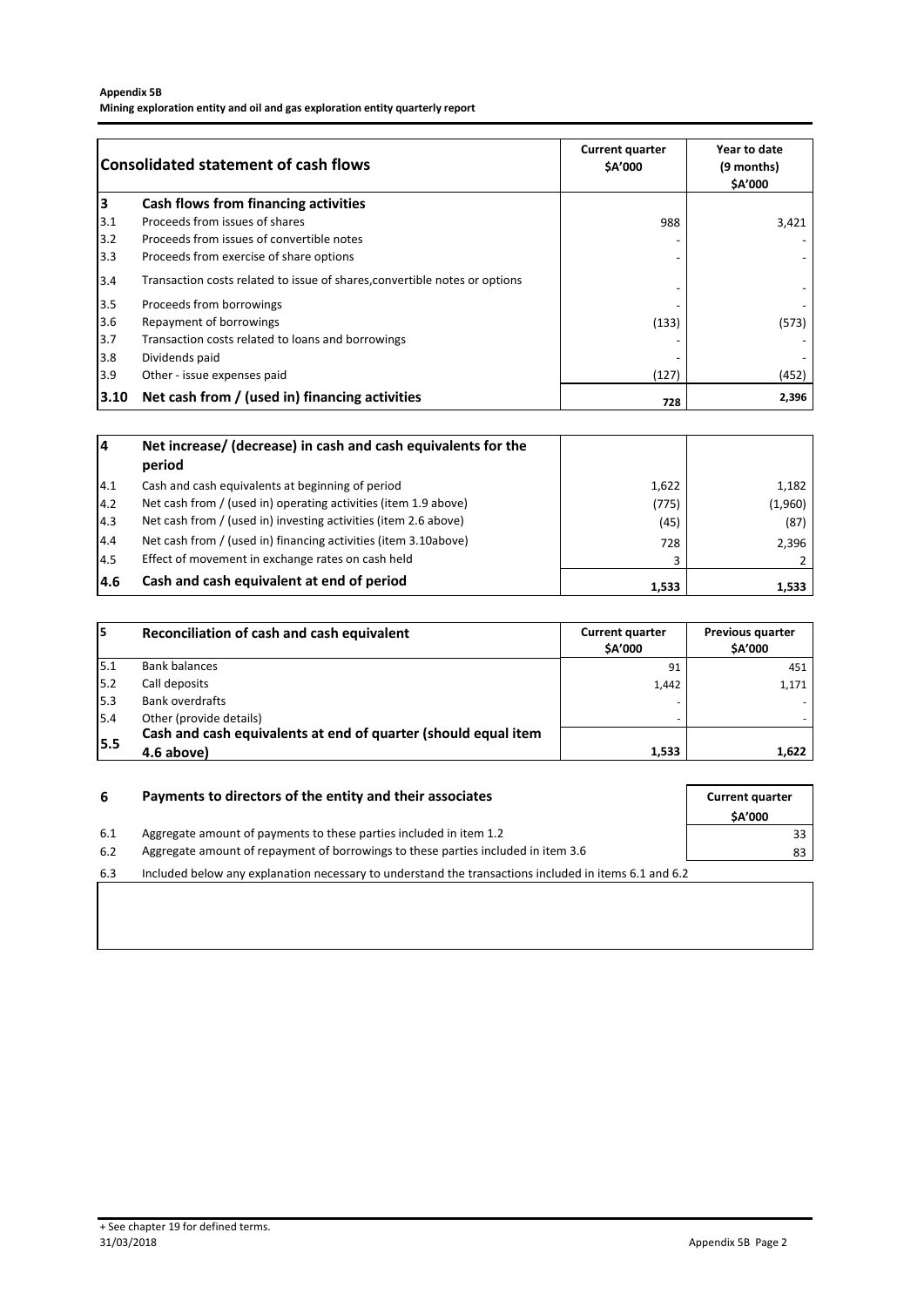## **Payments to related entities of the entity and their associates The Current quarter**

### 7.1 Aggregate amount of payments to these parties included in item 1.2

7.2 Aggregate amount of cash flow from loans to these parties included in item 2.3

7.3 Included below any explanation necessary to understand the transactions included in items 7.1 and 7.2

| 8          | <b>Financing facilities available</b>                          | Total facility amount     |                           |
|------------|----------------------------------------------------------------|---------------------------|---------------------------|
|            | Add notes as necessary for an understanding of the<br>position | at quarter end<br>\$A'000 | at quarter end<br>\$A'000 |
| 8.1        | Loan facilities                                                | 4.600                     | 667                       |
| 8.2<br>8.3 | Credit standby arrangements<br>Other (please specify)          |                           |                           |

8.4

Included below a description of each facility above, including the lender, interest rate and whether it is secured or unsecured. If any additional facilities have been entered into or are proposed to be entered into after quarter end, include details of those facilities as well.

Lender: Luxury Enterprises Ltd 5% unsecured loan \$1m loan facility

Lender: Tiger Ten Investment Ltd 5% unsecured loan \$3.5m loan facility Lender: Mr Tadao Tsubata 5% unsecured loan \$100K loan facility

| <u>9</u> | <b>Estimated Cash outflow for next quarter</b> | <b>SA'000</b> |
|----------|------------------------------------------------|---------------|
| 9.1      | Exploration and evaluation                     | 450           |
| 9.2      | Development                                    |               |
| 9.3      | Production                                     |               |
| 9.4      | Staff costs                                    | 100           |
| 9.5      | Administration and corporate costs             | 200           |
| 9.6      | Other (provide details if material)            |               |
| 9.7      | <b>Total estimated cash outflow</b>            | 750           |

**\$A'000**